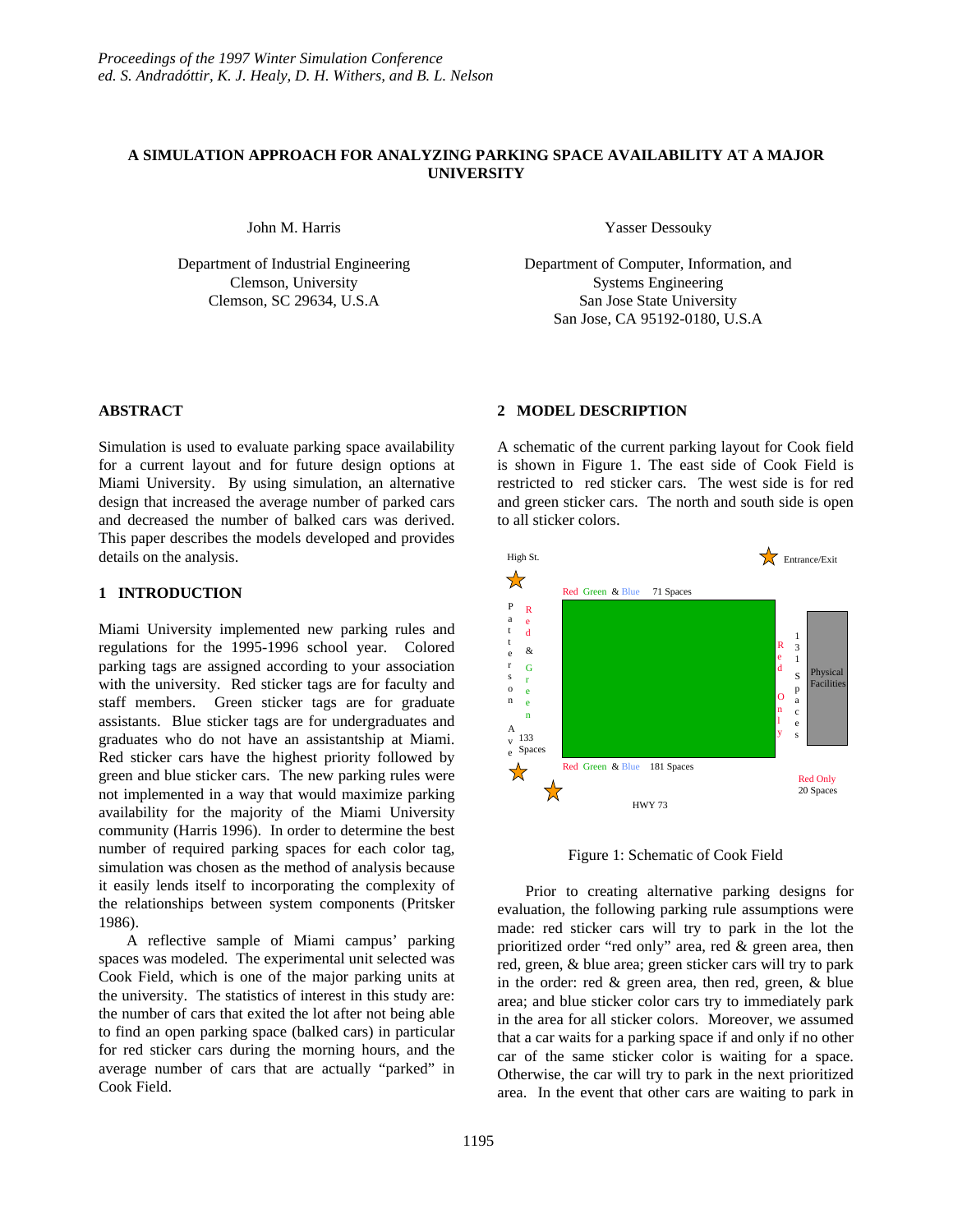each area, the car will exit the lot. This modeling logic is represented in Figure 2.

For each of the alternatives created, the assumptions made for each model of the alternatives are as follows:

- The model represents a parking process from 7 a.m. to 4 p.m.
- Cars entering the parking lot follow a nonhomogeneous Poisson process with a mean arrival rate depending on the time of day. Interarrival times are commonly modeled as Poisson random variables (Banks et. al. 1996).
- Red and green sticker cars parking time is from 2 to 9 hrs, with a higher probability of parking for a longer period of time than a shorter period of time.
- Blue sticker cars parking time is from 2 to 4 hours.
- Only one car of each sticker color type can wait for (circling the lot) an open parking space.



Figure 2: Logic of Modeling for Current Design

Based on the above assumptions, the following parking times were used:

| <b>Sticker Color</b> | Time of Day      | Parking Time          |
|----------------------|------------------|-----------------------|
| Red                  | 7 a.m. to noon   | Tri(2hrs, 8hrs, 9hrs) |
| Red                  | noon to 3 p.m.   | Tri(2hrs, 3hrs, 4hrs) |
| Red                  | 3 p.m. to 4 p.m. | 1 hour                |
| Green                | 7 a.m. to noon   | Tri(2hrs, 8hrs, 8hrs) |
| Green                | noon to 4 p.m.   | Tri(2hrs, 3hrs, 4hrs) |
| Blue                 | 7 a.m. to noon   | Uniform(2hrs, 4hrs)   |
| Blue                 | noon to 3 p.m    | Uniform(2hrs, 4hrs)   |
| Blue                 | 3 p.m. to 4 p.m. | 1 hour                |
|                      |                  |                       |

The arrival times of red, green, and blue sticker cars were collected during 3 different time intervals: 8 a.m. to 9 a.m., noon to 1 p.m., and 3 p.m. to 4 p.m.. Data was collected on a Monday since it is considered the busiest parking day of the week. The Chi-Square Goodness of Fit Test verified the assumptions of exponential interarrival times and different interarrival patterns according to the time of day. Below are the arrival patterns used:

| <b>Sticker Color</b> | Time of Day              | Interarrival Time    |
|----------------------|--------------------------|----------------------|
| Red                  | 7 a.m. to noon           | $Exp(55.22$ seconds) |
| Red                  | noon to 3 p.m.           | $Exp(42.45$ seconds) |
| Red                  | 3 p.m. to 4 p.m.         | Exp(58.54 seconds)   |
| Green                | 7 a.m. to noon           | Exp(74.17 seconds)   |
| Green                | noon to $4 \text{ p.m.}$ | Exp(117.93 seconds)  |
| Blue                 | 7 a.m. to noon           | Exp(35.56 seconds)   |
| Blue                 | noon to 3 p.m.           | Exp(59.48 seconds)   |
| Blue                 | 3 p.m. to 4 p.m.         | $Exp(28.09$ seconds) |

It was determined that the current parking process as well as alternate parking processes could be represented using queuing models. Each queuing model; whether alone or networked with other queuing models, would be of the form  $M/G/S/FCFS/S+1/\infty$ . There are no readily available formulas or charts for a queuing model of this type. Consequently, building simulation models of the various parking policies using the common random number technique approached the problem. The simulation language used was SIMAN (Pegden et. al. 1995).

# **3 EXPERIMENTATION**

Tables 1 and 2 show the simulation results for the current design and for possible alternative designs. In the tables C denotes the current configuration, and A1, A2, and A3 denote the three alternative designs respectively. The layouts for the three alternative designs are discussed next.

Table 1. Average Number of Cars Parked in Lot

| Design         | Total |  |
|----------------|-------|--|
| C              | 463   |  |
| A <sub>1</sub> | 425   |  |
| A2             | 450   |  |
| A <sup>3</sup> | 456   |  |

Table 2. Average Number of Balked Cars

| Color | Time           | C   | A <sub>1</sub> | A2  | A3  |
|-------|----------------|-----|----------------|-----|-----|
| Red   | 7 a.m. to noon | 87  | 28             | 134 | 64  |
| Red   | Noon to 3 p.m. | 85  | 143            | 159 | 92  |
| Red   | 3 to 4 p.m.    | 3   | 5              | 9   | 2   |
| Green | 7 a.m. to noon | 67  | 47             | 49  | 52  |
| Green | noon to 4 p.m. | 44  | 34             | 34  | 43  |
| Blue  | 7 a.m. to noon | 157 | 360            | 161 | 226 |
| Blue  | noon to 3 p.m. | 108 | 119            | 34  | 122 |
| Blue  | 3 to 4 p.m.    | 61  | 111            | 66  | 86  |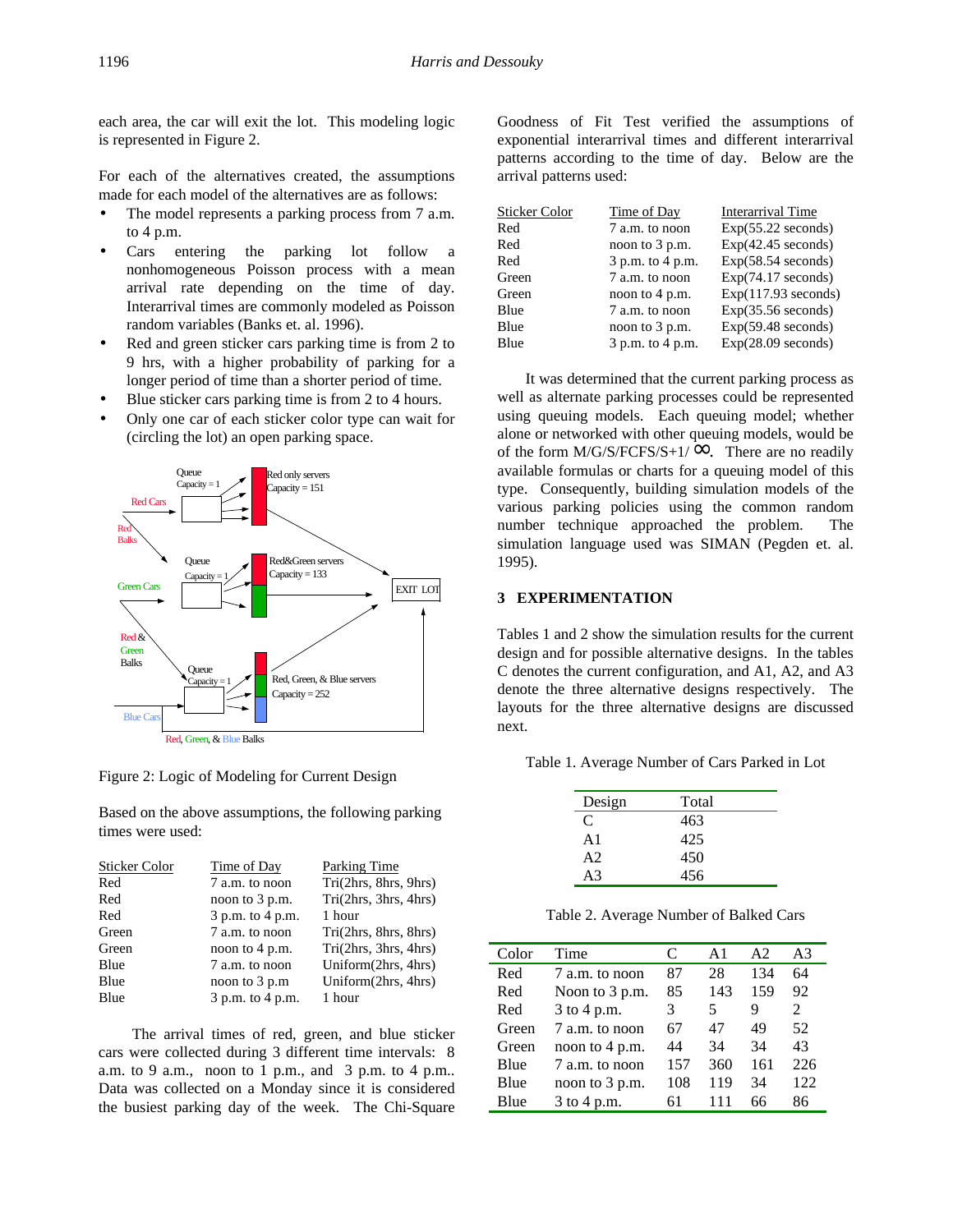The first alternative was designed to encourage more undergraduates to utilize the Miami Metro bus service. The east and west side of Cook Field are now restricted to red sticker cars. The south side of Cook Field is restricted to Green sticker cars, while the north side of Cook Field is restricted to blue sticker cars. Compared to the current design of Cook Field, there is a significant decrease in parking availability reserved for blue sticker cars. The simulation logic for this design is represented in Figure 3. Each car will try to park only in the area corresponding to their sticker color.

The second alternative divided the 536 parking spaces evenly among the red, green, and blue sticker cars; with one additional space allotted to the red and green area. The idea behind this design was to reduce the number of balks for blue sticker cars. Each car can only park in a space that corresponds to its sticker color. Note, the simulation logic for this alternative is identical to Alternative #1 (A1) except that the number of parking spaces for each color is different.

In the third alternative, the parking spaces immediately surrounding the Physical Facilities building is restricted to red sticker cars, with the remainder of the east and west side of Cook Field open to red and green sticker cars. The north and south side of Cook Field is open to all sticker colors. The idea behind this design was to assign red parking spaces closer to where a majority of the staff worked (e.g. Physical Facilities). Because Physical Facilities employees begin their workday at 7:30 a.m., the red spaces surrounding the building will be utilized first. Note, the simulation logic for this alternative is identical to the current layout except that the number of parking spaces for each color is different.



Figure 3: Logic of Modeling Strategy for A1 Design

At first in comparing the designs, the current configuration and Alternative #3 (A3) were analyzed for significant differences in performance for they were both models of queuing networks. Conversely, Alternatives #1 and #2 (A2) were studied for significant differences

in performance for they were both models of stand-alone queuing systems. Statistics were collected for the number balking of each sticker color type, and the average number of cars of each sticker color parked in the lot.

A scoring system was devised to compare the designs as shown in Table 3. The system was designed to give higher priority to an alternative that has a lower number of cars that balked in particular for red sticker cars during the morning hours, and a higher average number of cars that are parked. If a statistic was significantly different, the statistics score was added to the design's total score. A parking design alternative is preferred if it has a higher score.

Table 3. Scoring System

| <b>Statistic</b> | Color | Time             | Score          |
|------------------|-------|------------------|----------------|
| Balk             | Red   | 7 a.m. to noon   |                |
| Balk             | Red   | noon to 3 p.m.   | 5              |
| Balk             | Red   | 3 to 4 p.m.      | 3              |
| Balk             | Green | 7 a.m. to noon   | 5              |
| Balk             | Green | noon to $4$ p.m. | 3              |
| Balk             | Blue  | 7 a.m. to noon   | 3              |
| Balk             | Blue  | noon to 3 p.m.   | $\mathfrak{D}$ |
| Balk             | Blue  | 3 to 4 p.m.      |                |
| Avg. Park        |       |                  | 5              |

Table 4 shows which statistics were significant when comparing C with A3. Alternative #3 (score of 12) is a preferred design in comparison (score of 9) to the current design of Cook Field. The reason for this is the number of balks are lower in the morning for red and green sticker cars; the busiest parking time interval. However, there is an increase in the number of blue sticker cars balking throughout the day. Nonetheless, this "inconvenience" is compensated with the service of the Miami Metro system. That is, undergraduate students that live in the Oxford community or on campus would be encouraged to use the Miami Metro busing service; the primary purpose of the bus service.

Table 4. Significant Statistics: Comparison C & A3

| <b>Statistic</b> | Color       | Time             | Preferred      |
|------------------|-------------|------------------|----------------|
|                  |             |                  | Design         |
| Balk             | Red         | 7 a.m. to noon   | A <sub>3</sub> |
| Balk             | Green       | 7 a.m. to noon   | A3             |
| Balk             | <b>Blue</b> | 7 a.m. to noon   | C              |
| Balk             | Blue        | 3 p.m. to 4 p.m. | C              |
| Avg.             |             |                  | C              |
| Parked           |             |                  |                |